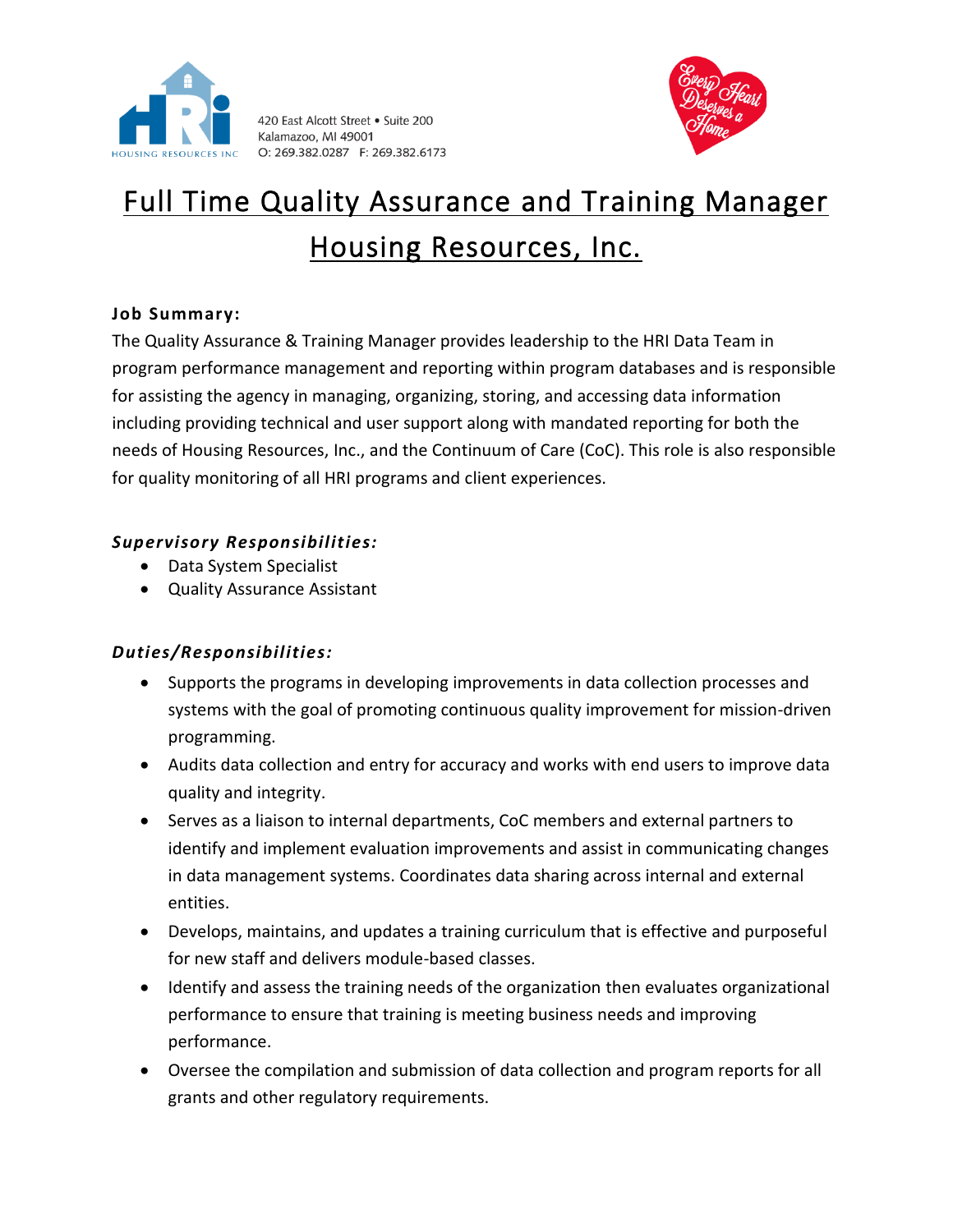

420 East Alcott Street . Suite 200 Kalamazoo, MI 49001 O: 269.382.0287 F: 269.382.6173



- Ensure programmatic compliance with contract requirements including data entry, source documentation and outcomes, participant eligibility and data quality and quantity.
- Oversees collection, maintenance, and auditing of client files. Oversee preparation for monitoring visits from funders.
- Gain and maintain knowledge of regulations for HCV and PBV programs including HUD, MSHDA, and HRI policies. Properly interpret, understand, and use regulations and policies
- Train, supervise and evaluate all assigned personnel in conjunction with the agency's policies and procedures. Leads and delegates responsibility and coordinates the activities of others.

## *Required Skills/Abilities:*

- Excellent verbal and written communication skills, comfortable making presentations to small and large groups.
- Knowledge, comfort, and experience with relational databases and knowledgeable of community resources.
- Experience with data analysis; ability to translate agency data needs with database structure for ease of use and value added for reporting purposes.
- Experience working with a diverse group of people.
- Ability to perform responsibilities independently and as part of a team member.
- Ability to maintain a compassionate and professional manner.
- Professional work and punctuality habits are necessary to accomplish organizational goals.
- Reliable transportation.
- Demonstrated experience motivating others through effective leadership.

#### *Education and Experience:*

- Bachelor's degree in a related area and 2+ years management or equivalent experience.
- Work experience within the Data, Information Systems, or Human services field preferred.

#### *Compensation:*

• Exempt position starting at minimum, \$39,263 annually.